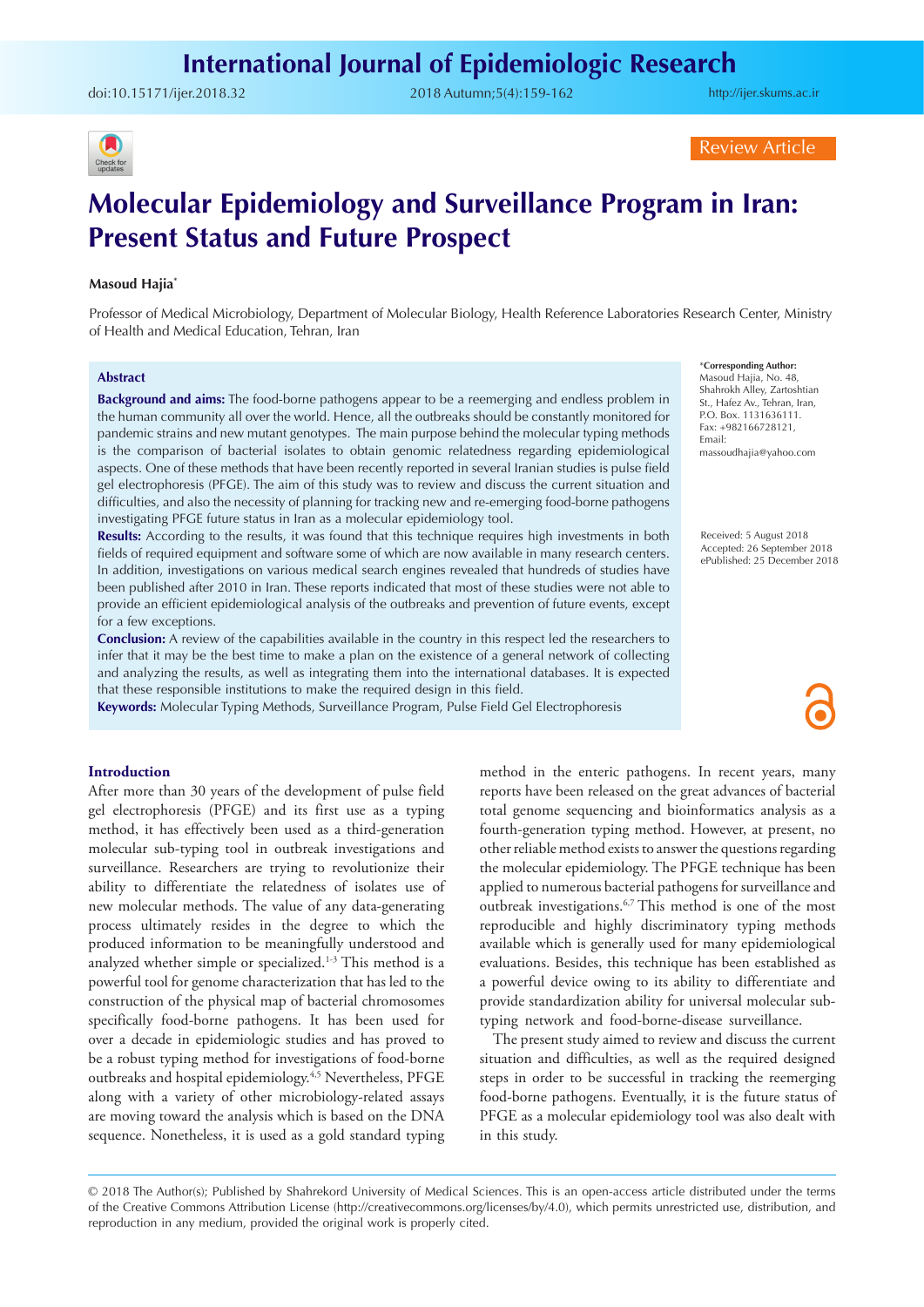## **Influential Variables**

Unfortunately, almost all the Iranian released reports did not complete the required steps for having a suitable influential. The PFGE needs to be carried out with the combination of perfect laboratory performance and use of accurate software to analyze the results.<sup>8</sup> This combination enables the researchers to accurately interpret the provided results. Interpretation of the result is the second required parameter that needs to have an internationally accepted definition of specific criteria.9 Finally, epidemiological analysis of the incidents requires integrated information of laboratory networks throughout the country.10

# **A Brief Description of the PFGE Method**

Intact chromosomes are digested using the restriction enzymes in this method to generate a series of varied-sized DNA fragments that form different patterns. The resulting DNA fragments are too large to be separated by conventional agarose gel electrophoresis. Through periodically changing the direction of the electrical field in which the DNA is separated, the PFGE allows the separation of DNA molecules of over 1000 kbp in length. Contour-clamped homogeneous electric field (CHEF) uses a more complex electrophoresis chamber with multiple electrodes to achieve highly efficient electric field conditions for separation. Typically, the electrophoresis apparatus reorients the DNA molecules by switching the electric fields at 120° angles. The finding of isolates that have identical or related restriction endonuclease patterns suggest spread from the single strains.<sup>11-13</sup>

#### **PFGE Interpretation Criteria**

Tenover et al proposed a guideline for interpretation of the PFGE.<sup>14</sup> According to this guideline, a banding pattern difference of three fragments could have occurred due to a single genetic event. Therefore, these isolates were classified as highly related. The differences of four to six restriction fragments were likely happened due to two genetic events. Moreover, differences greater than seven restriction fragments were found to occur owing to three or more genetic events. Isolates that differed just by three fragments in the PFGE analysis probably represent epidemiologicallyrelated subtypes of the same strain.

#### **Methods of Result Integration into a Framework**

Lack of comparability has greatly reduced the power of molecular subtyping methods. Thus, analysis of PFGE patterns is recommended using the same software program. The World Health Organization (WHO) has suggested the application of BioNumerics for uniformity of the results. Standardized PFGE protocols have been developed by the PulseNet national food-borne disease surveillance network.15-19 A quality assurance program has also been instituted for PulseNet to ensure the integrity of the results obtained by the standardized PFGE techniques. This program requires strict adherence to standardized PFGE protocols. This network has been successful in engaging many laboratory centers in the field of food safety on a global scale. It has been able to create a platform for data sharing, as well as the comparison of clinical, veterinary, and food isolates. Moreover, it has been proved to be a good performance as a laboratory network for molecular epidemiology more than 20 years ago.

# **PFGE Method Limitations**

Although PFGE method is widely used, it has some pitfalls and limitations which need to be acknowledged. This method requires at least 3–4 days completing a test and also strict adherence to standardized protocols for inter-laboratory comparison. Therefore, it is technically time-consuming. It may also lack the resolution power to distinguish the bands of nearly identical sizes. Moreover, the probability of degrading DNA can occur during PFGE process making those strains untypeable. The PFGE method is laborious and has an influence on litter performance errors and quality variations. Hence, it warrants the need for identifying more robust and reproducible methodologies for the molecular typing-based surveillance in the future. Another point is high discriminatory power of the technique to investigate clonal relationships that have been changed over the years.<sup>10</sup>

## **PulseNet in the World**

Public health laboratories are responsible for the verification of bacterial isolates identity and also determining their serotypes and PFGE profiles all over the world.<sup>20</sup> More than a hundred laboratories in 86 countries have set up the PulseNet model in seven regional networks till now. These networks include the United States, Europe, Canada, Asia Pacific, Latin America and the Caribbean, Middle East, and Africa. They work together for disease surveillance and outbreak response using standardized analysis methods. Each region has a coordinating laboratory that is in charge of training, quality control, and quality assurance programs. Coordinator laboratory organizes regular conference calls, meetings, and communication of epidemiological information.

Adoption of a standardized PulseNet PFGE protocol has efficiently enhanced the inter-laboratory comparison. Consequently, tracking of the enteric pathogen has been improved among the endemic countries in the region. These laboratories use the same molecular sub-typing protocols which were developed to ensure that laboratories compare the same data in a consistent manner and that the information can be easily shared within and between the regions.21-24

# **Whole-Genome Sequencing Implementation**

PulseNet International is recently trying to improve its worldwide surveillance of food-borne bacterial pathogens through transitioning to Whole-Genome Sequencing (WGS) as a detection tool. The development and implementation of WGS methods and analytic processes in PulseNet USA is influenced by the needs, ideas, and practical strategies arising from PulseNet laboratories and vice versa.<sup>25</sup> Recently, recommendations have been published to guide both developed and developing countries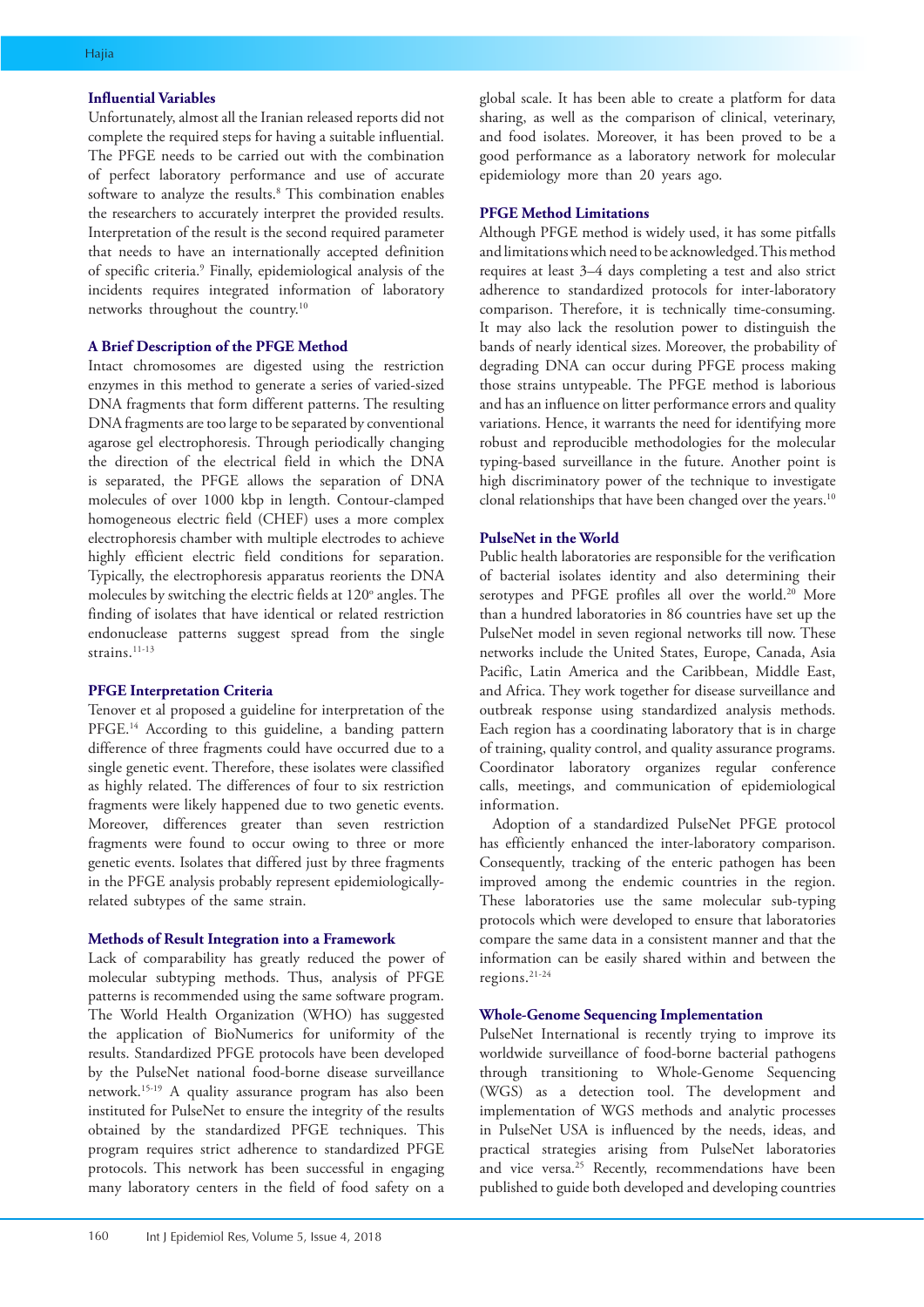in determining their readiness for implementing WGS. The required readiness is depended on a wide variety of political, technical, economic, and political factors including infrastructure, equipment, training, operating funds, and policies [M. Hajia, unpublished material].<sup>26</sup>

# **The Status of Iran at the Global Epidemiological Surveillance of the Infectious Disease**

None of the laboratories and research centers is able to cover all the regions of Iran alone for all outbreaks. A referral laboratory needs to corporate with a group of centers. This net-labs all together can provide the desired goal of PulseNet as is it carrying out in other countries. Recently, the PFGE system has been set up in many research centers. Looking through the released reports reveals that all the published papers have been carried on specific limited fields. In addition, it can be observed that the health system in any academic field of Iran does not use the results of its own research centers. Most of the reported results cannot be potentially used for the health system. Furthermore, they cannot improve the health criteria or prediction of any epidemic disease.27-31 Another problem is the main goal of the molecular epidemiology. As previously discussed, the aim of the type identification is to find out the source of infection either in the food reservoirs or any other sources. Besides, the purpose of research is not just to report the classification. A suitable study should compare the human types with other isolated pathogens in the animal or food fields as reservoir sources. However, the lack of a standard analysis and a general network to collect and analyze the macro-restriction mapping has limited the effective application of typing by the PFGE. This limitation has also led to the lack of Iranian reports integration into the global databases for epidemiological surveillance of infectious diseases.

A summary of the main challenges for setting up the PulseNet laboratories in Iran are as follows:

- **1.** The most pressing challenge is probably the insufficient funding allocated in this regard. The primary source of funding for food-borne disease surveillance and PulseNet activities must be under the responsibility of the Center for Disease Control of the Ministry of Health and Medical Education. However, accurate and complete details of a practical proposal are first required to start with.
- **2.** Establishment of national laboratory centers that are equipped with the required facilities in various regions of Iran is another problem the national PulseNet members are encountered with.
- **3.** Having expert and qualified personnel in reference laboratories is another issue of concern. Throughout the country, members of these PulseNet laboratory centers are in charge of collecting the specimens from the outbreaks and analyzing them. They should transfer the analyzed samples and report the data to the coordinator laboratory.
- **4.** Such coordinator laboratory is responsible for

supervising the reference laboratories. Personnel of the coordinator laboratory must have the necessary qualifications for training and quality control. As a result, quality assurance programs must be regularly performed by the coordinator center in all of the involved laboratories.<sup>32</sup>

**5.** Tracking the causative agent of the food-borne pathogen in all the fields including human infection, as well as animal and food sources should also be taken into account. The greatest challenge to the food-borne system is possibly setting up a comprehensive plan for collecting the specimens from all sources.

## **Conclusion**

According to the results of this study, it can be claimed that it may be the best time for the responsible institutions to make a plan on the existence of a general network to collect and analyze the macro-restriction mapping results and integrate them into the international databases. Therefore, these institutions are recommended to make the necessary design in this field.

#### **Ethical Approval**

Not applicable.

# **Conflict of Interest Disclosures**

None.

#### **References**

- 1. Swaminathan B, Gerner-Smidt P, Ng LK, Lukinmaa S, Kam KM, Rolando S, et al. Building PulseNet International: an interconnected system of laboratory networks to facilitate timely public health recognition and response to foodborne disease outbreaks and emerging foodborne diseases. Foodborne Pathog Dis. 2006;3(1):36-50. doi: 10.1089/ fpd.2006.3.36.
- 2. Pal P. Pulsed-field gel electrophoresis (PFGE) as a molecular tool for characterizing genomes of certain food-borne bacterial isolates-a review. Int Lett Nat Sci. 2015;2:13-23. doi: 10.18052/www.scipress.com/ILNS.29.13.
- 3. Coulombier D, Takkinen J. From national to international- -challenges in cross-border multi-country, multi-vehicle foodborne outbreak investigations. Euro Surveill. 2013;18(11):20423.
- 4. Mafi M, Goya MM, Hajia M. A five-year study on the epidemiological approaches to cholera in Iran. Caspian J Intern Med. 2016;7(3):162-7.
- 5. Dallal MM, Telefian CF, Hajia M, Kalantar E, Dehkharghani AR, Forushani AR, et al. Identification and molecular epidemiology of nosocomial outbreaks due to Burkholderia cepacia in cystic fibrosis patients of Masih Daneshvary Hospital, Iran. J Prev Med Hyg. 2014;55(1):27-30.
- 6. Deurenberg RH, Bathoorn E, Chlebowicz MA, Couto N, Ferdous M, Garcia-Cobos S, et al. Application of next generation sequencing in clinical microbiology and infection prevention. J Biotechnol. 2017;243:16-24. doi: 10.1016/j. jbiotec.2016.12.022.
- 7. Ronholm J, Nasheri N, Petronella N, Pagotto F. Navigating Microbiological Food Safety in the Era of Whole-Genome Sequencing. Clin Microbiol Rev. 2016;29(4):837-57. doi: 10.1128/cmr.00056-16.
- 8. Ribot EM, Fair MA, Gautom R, Cameron DN, Hunter SB, Swaminathan B, et al. Standardization of pulsed-field gel